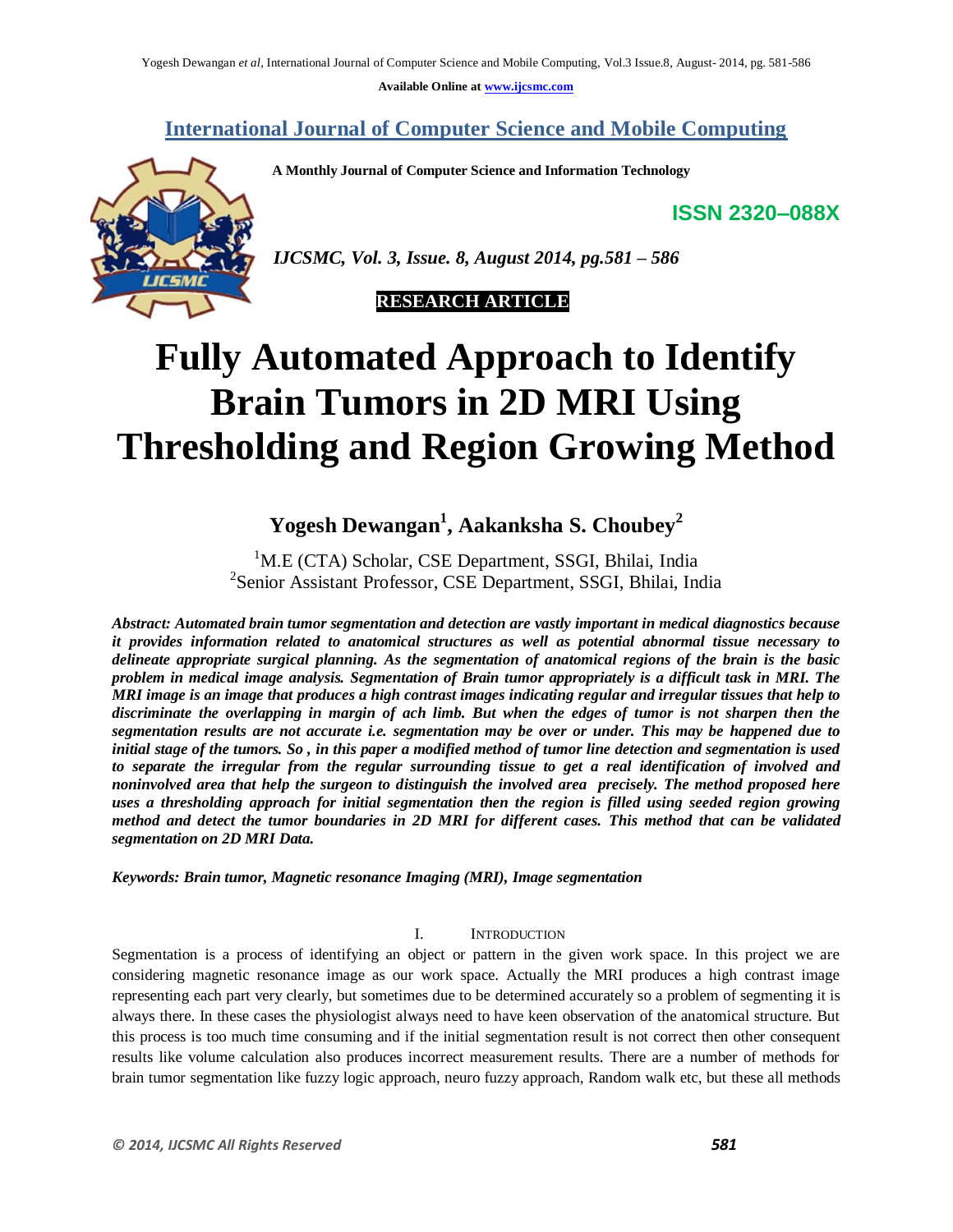Yogesh Dewangan *et al*, International Journal of Computer Science and Mobile Computing, Vol.3 Issue.8, August- 2014, pg. 581-586

can produces unsatisfactory results due to unshaped edge boundaries and also the time to produce desire result is large[6].

In this paper we are proposing a thresholding approach for initial segmentation, then automatic region growing method to segment the brain tumors. So in this method the users don't need to select the seed point manually therefore there is no need of human intervention [2]. In this project work our assumption is that the brain tumor have grown in considerable size and their structure may be of any type like snakelike or circular shaped etc[1].

# II. PROPOSED METHOD

In this paper our method proposed has divided into five subparts. The output obtained from one part is taken as input to the next part.

# *A. Input Image*

Input image is a 2- dimensional MRI medical image. Where tumor is present inside it. These images may contain one or more tumor segments.

# *B. Image pre processing*

This step involves apply the pre processing filters like mean , median gabour and auto enhancement filters to increase the clarity of image, and reduce the unwanted information from the image.



*Figure1.1 Steps for tumor segmentation*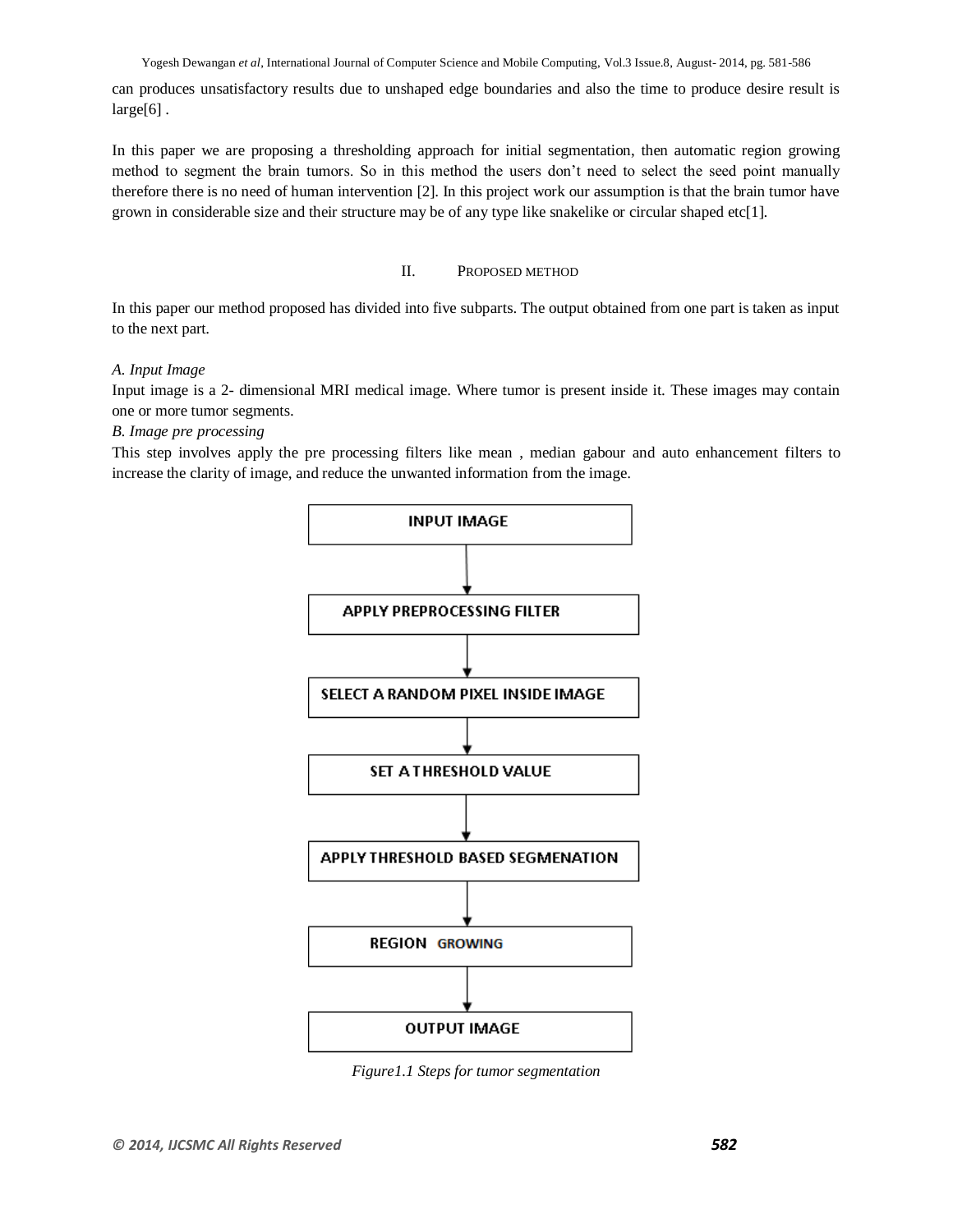Yogesh Dewangan *et al*, International Journal of Computer Science and Mobile Computing, Vol.3 Issue.8, August- 2014, pg. 581-586

#### *C. Select a random pixel inside the image*

Any pixel can be randomly selected inside the region. The gray value of this pixel can be selected as the threshold value, also we can select the threshold value automatically using some predefined methods or functions available in different tools [7].

#### *D. Selection of Threshold Value*

The key parameter in the thresholding process is the choice of the threshold value. Several different methods for choosing a threshold exist; users can manually choose a threshold value, or a thresholding algorithm can compute a value automatically, which is known as automatic thresholding [\(Shapiro, et al. 2001:83\).](http://en.wikipedia.org/wiki/Thresholding_(image_processing)#Shapiro2001) A simple method would be to choose the [mean](http://en.wikipedia.org/wiki/Mean) or [median](http://en.wikipedia.org/wiki/Median) value, the rationale being that if the object pixels are brighter than the background, they should also be brighter than the average. In a noiseless image with uniform background and object values, the mean or median will work well as the threshold, however, this will generally not be the case. A more sophisticated approach might be to create a [histogram](http://en.wikipedia.org/wiki/Histogram) of the image pixel intensities and use the valley point as the threshold. The histogram approach assumes that there is some average value for the background and object pixels, but that the actual pixel values have some variation around these average values. However, this may be computationally expensive, and image histograms may not have clearly defined valley points, often making the selection of an accurate threshold difficult. One method that is relatively simple, does not require much specific knowledge of the image, and is robust against [image noise,](http://en.wikipedia.org/wiki/Image_noise) is the following [iterative method:](http://en.wikipedia.org/wiki/Iterative_method)

(a) An initial threshold (T) is chosen, this can be done randomly or according to any other method desired.

(b)The image is segmented into object and background pixels as described above, creating two sets:

1*.*  $G_1 = \{f(m,n): f(m,n) > T\}$  (object pixels)

2.  $G_2 = \{f(m,n): f(m,n) \leq T\}$  (background pixels) (note,  $f(m,n)$  is the value of the pixel located in the  $m^{th}$  column,  $n^{th}$  row)

(c) The average of each set is computed.

1.  $m_1$  = average value of  $G_1$ 

2.  $m_2$  = average value of  $G_2$ 

(d) A new threshold is created that is the average of  $m_1$  and  $m_2$ 

3. 
$$
T' = (m_1 + m_2)/2
$$

(e) Go back to step two, now using the new threshold computed in step four, keep repeating until the new threshold matches the one before it (i.e. until convergence has been reached).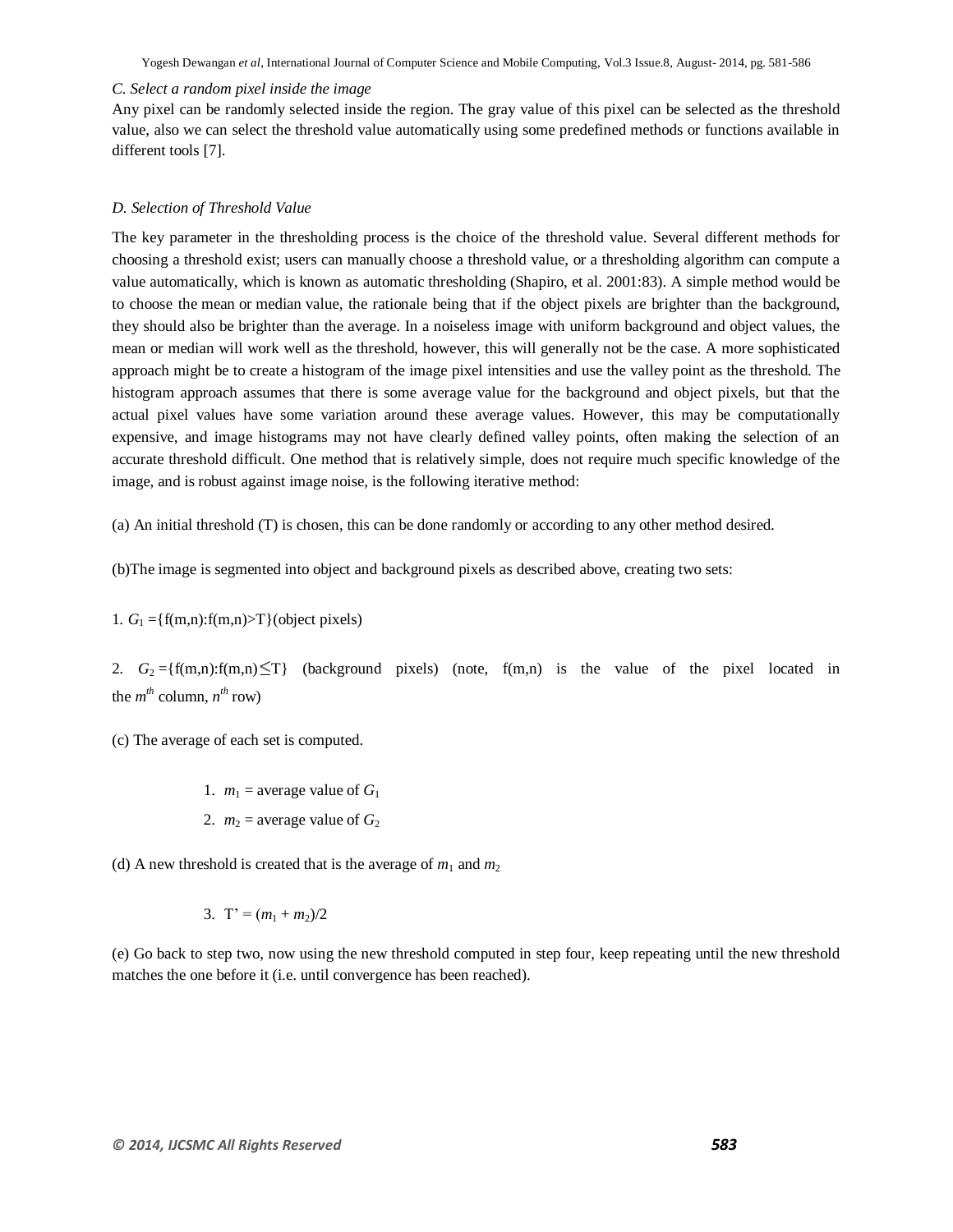#### *E. Region Growing Method*

For the seed point selection our assumption is that tumor's region has grown in considerable size .The following steps are performed to find the seed point:

*(*a) Convert the given colored image into the gray image.

(b) First of all count no pixels whose intensities are greater than hundred and less than hundred and store them in separate variables.

(c) Find difference between both variables if difference is small then go to step "d" else convert the image into negative and again set the intensity of external part of the brain to zero and go to step "d"

(d) Convert the obtained gray image into the binary image.

(e) Find maximum length and breadth of the brain then From the center convert the pixels in the area of rectangle shape of size twenty rows and ten columns to black color.

(f) Find the sum of all rows individually and store it in the array.

(g) Find the sum of all the columns and store the results in another array.

(h) Find the intersection of row and column having maximum sum .This is taken as seed point.

This approach to segmentation examines neighboring pixels of initial "seed points" and determines whether the pixel neighbors should be added to the region. The process is iterated on, in the same manner as general data clustering algorithms. The main goal of segmentation is to partition an image into regions. Some segmentation methods such as "Thresholding" achieve this goal by looking for the boundaries between regions based on discontinuities in gray levels or color properties [7]. Region-based segmentation is a technique for determining the region directly. In our project work 8 connected neighbor region growing method has been used. The basic formulation for Region-Based Segmentation is:

(a)  $\bigcup_{i=1}^{n} R_i = R$ . (*b*)  $R_i$  is a connected region,  $i = 1, 2, ..., n$ 

(c)  $R_i \cap R_j = \emptyset$  for all  $i = 1, 2, ..., n$ .

(*d*)  $P(R_i) = TRUE$  for  $i = 1, 2, ..., n$ .

 $(e)P(R_i | R_i) = FALSE$  for any adjacent region  $R_i$  and  $R_i$ .

 $P(R_i)$  is a [logical predicate](http://en.wikipedia.org/wiki/Logical_predicate) defined over the points in set  $P(R_k)$  and  $\emptyset$  is the null set.

(a) means that the segmentation must be complete; that is, every pixel must be in a region.

(b) requires that points in a region must be connected in some predefined sense.

(c) indicates that the regions must be disjoint.

(d) deals with the properties that must be satisfied by the pixels in a segmented region. For example  $P(R_i) = \text{TRUE}$  if all pixels in  $R_i$  have the same gray level.

(e) indicates that region  $R_i$  and  $R_j$  are different in the sense of predicate  $P$ .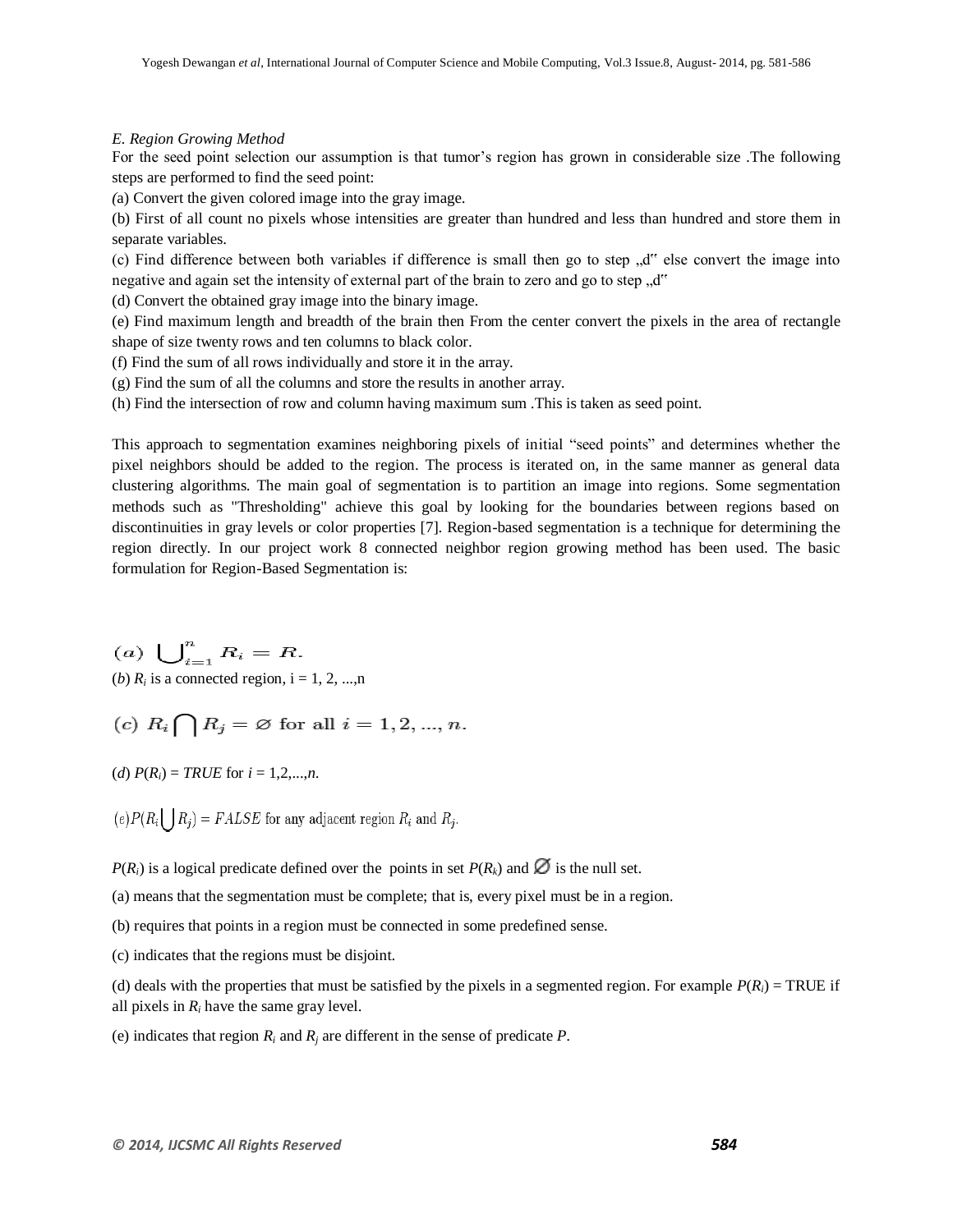

Figure 1.1 Resultant Image

The above figure shows the output images first portion shows the input 2 dimension MRI image, second part shows the output after applying enhancement filter then third portion shows the output of thresholding and the last portion shows the final output after growing the region find from thresholding.

#### IV. CONCLUSION

From figure 1.1 it may be concluded that the proposed algorithm provides the better output then single thresholding technique and also can be very useful in segmentation of other medical images.

#### V. FUTURE SCOPE

In future this algorithm may be applied in different medical images and it may be useful for other image segmentation processes.

# **REFERENCES**

[1]. R.B. Dubey, M. Hanmandlu , S.K.Gupta,"Semi-automatic segmentation of MRI Brain umor", ICGST-GVIP,ISSN-1687-398X,Volume 9,4 august 2009.

[2]. Juan shan , H.D. Cheng, Yuxuan wang,"A novel automatic seed point selection algorithm for breast ultra sound images",IEEE,2008

[3]. U. sivarajan ,KJ Jayapragasam , YF Abdul Aziz, K Rahmat ," Dynamic contrast enhancement Magnetic resonanace imaging evaluation of Breast Lesions:A morphological and Quantitive analysis",J Hk coll Radiol,2009 [4]. Sukhvinder singh, Sukhbeer singh,"Parallel image processing concepts",IJCCT vol.1,August 2010.